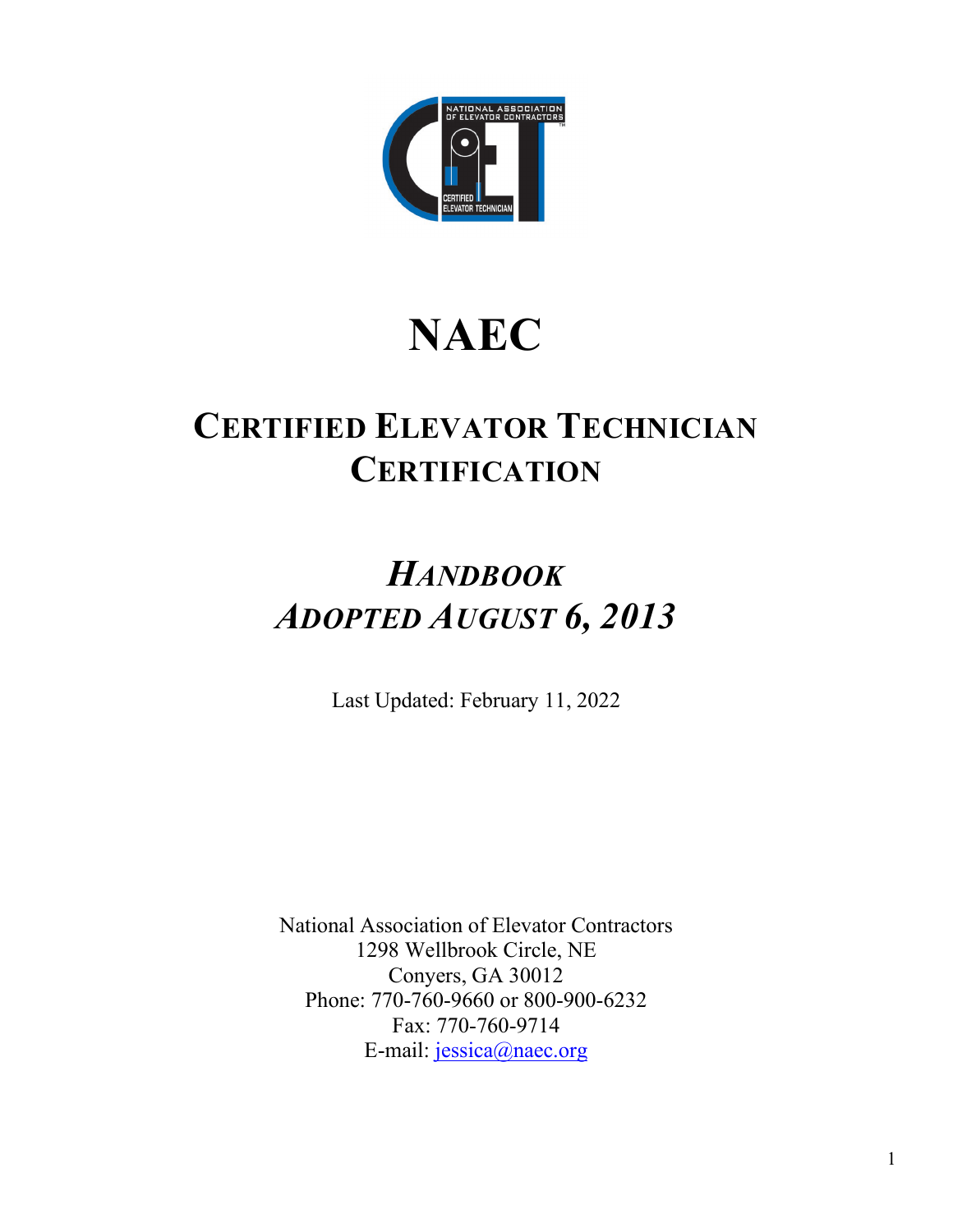### NAEC CERTIFIED ELEVATOR TECHNICIAN CERTIFICATION **HANDBOOK**

### Contents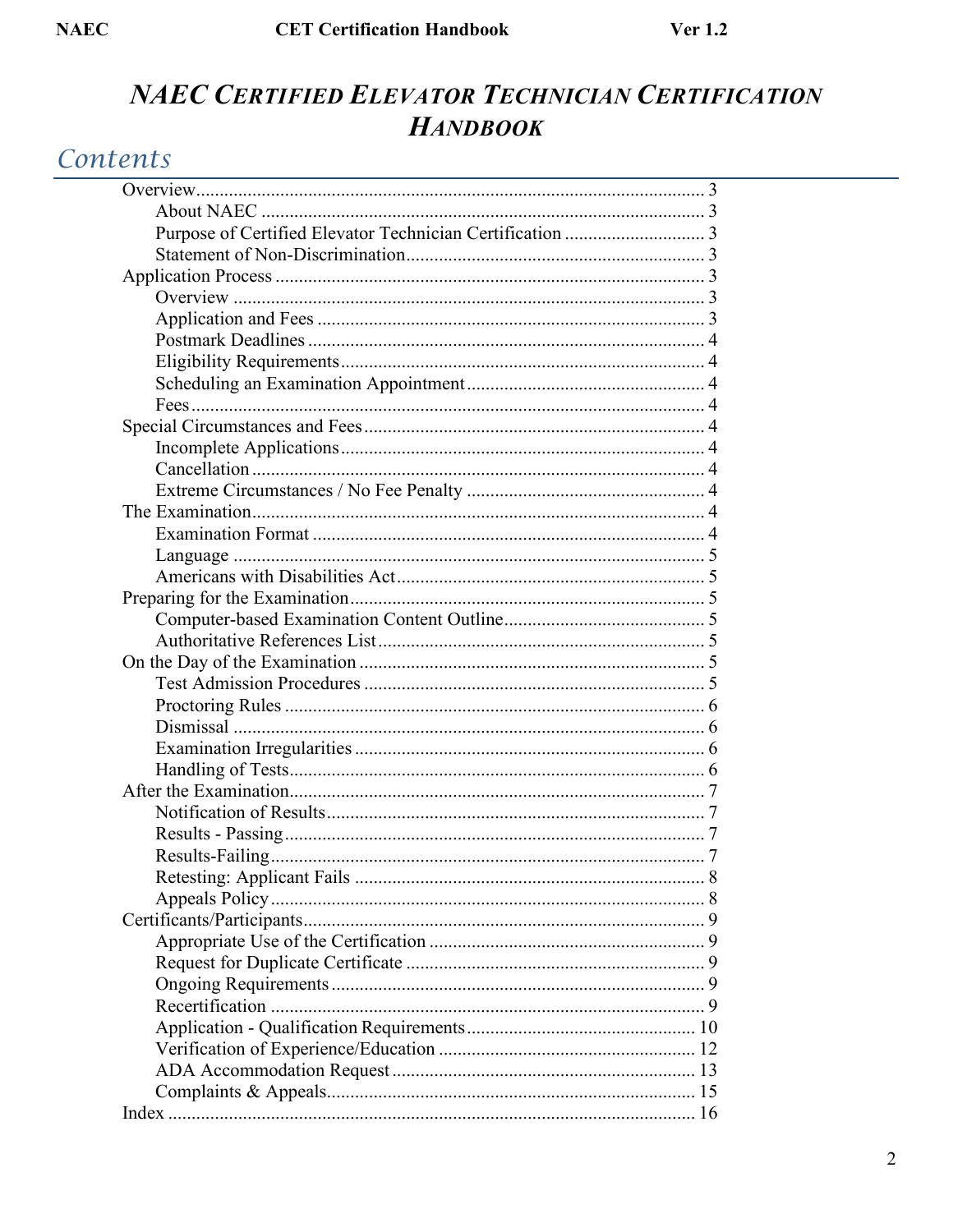### <span id="page-2-0"></span>*Overview*

#### <span id="page-2-1"></span>**About NAEC**

NAEC is a national association for elevator contractors, suppliers, and professionals serving primarily the interests of its members in regard to products and services; promoting safe and reliable elevator, escalator and short-range transportation and promoting excellence in the management of member companies.

#### <span id="page-2-2"></span>**Purpose of Certified Elevator Technician Certification**

The purpose of the National Association of Elevator Contractors (NAEC) Certified Elevator Technician (CET™) certification is to provide the elevator industry with a means of obtaining and verifying knowledge and experience requirements related to compliance with industry codes, elevator and escalator specific technical theory, components, and competencies.

#### <span id="page-2-3"></span>**Statement of Non-Discrimination**

NAEC endorses the principles of equal opportunity. Eligibility criteria for examination and certification as a Certified Elevator Technician are applied equally to all individuals regardless of age, race, religion, gender, national origin, veteran status, or disability. NAEC understands the importance of impartiality in carrying out its certification activates, managing conflict of interest and ensuring the objectivity of its certification activities.

### <span id="page-2-4"></span>*Application Process*

#### <span id="page-2-5"></span>**Overview**

The steps of the application process for NAEC Certified Elevator Technician certification are as follows:

- 1) Submit your application.
- 2) NAEC will process your application within 2 weeks of receipt and request signature/payment.
- 3) Return signed paperwork with payment for review by the Certification Board.
- 4) Within 2-3 weeks, you will receive the Certification Board's decision. Upon approval, you will receive exam instructions and procedures.
- 5) After passing the exam and returning the proctoring items to NAEC, you will receive your certification package.

<span id="page-2-6"></span>Each of these steps is explained in detail in the remainder of this Handbook.

#### **Application and Fees**

A completed application will require the following:

- Completed and Signed Application (including Code of Ethics and Certification Statement)
- □ Completed Verification of Experience/Education
- $\Box$  Fees

All the application materials are available later in this Handbook and available by emailing Jessica Harris at [jessica@naec.org.](mailto:jessica@naec.org)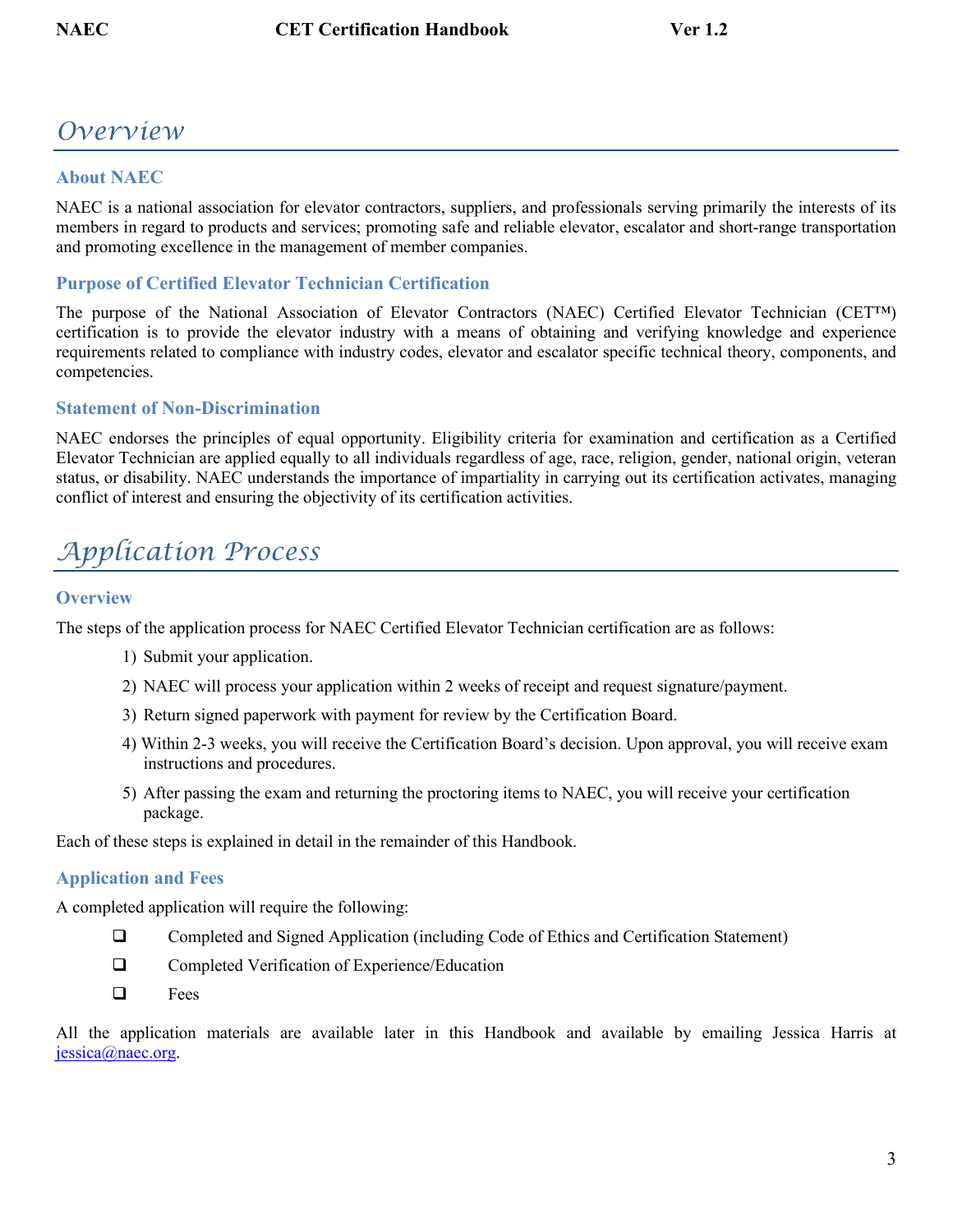#### <span id="page-3-0"></span>**Postmark Deadlines**

All deadlines set by NAEC are postmark deadlines. If there is a discrepancy between a metered postmark and an official United States Postal Service postmark, the latter will be considered official.

#### <span id="page-3-1"></span>**Eligibility Requirements**

Applicants become eligible to take the NAEC Certified Elevator Technician certification examination upon successfully completing the application process, payment of fee, and approval of the NAEC Certification Board.

#### <span id="page-3-2"></span>**Scheduling an Examination Appointment**

Within 10 business days of receipt of your proctors' names, NAEC will send you, the applicant and the proctor, the necessary information for online Certification Examination.

#### <span id="page-3-3"></span>**Fees**

The current application fees:

Experienced: \$680 NAEC members/\$1,095 non-members Education: \$95 NAEC members/\$145 non-members

## <span id="page-3-4"></span>*Special Circumstances and Fees*

#### <span id="page-3-5"></span>**Incomplete Applications**

<span id="page-3-6"></span>Incomplete applications will be returned to the applicant. Any applications not completed within 90 days will be archived.

#### **Cancellation**

The application fee is non-refundable.

#### <span id="page-3-7"></span>**Extreme Circumstances / No Fee Penalty**

If an applicant has missed the examination due to emergency or hardship such as serious illness of either the applicant or an immediate family member; death in the immediate family; or military duty, he or she will be permitted to reschedule the examination at no additional charge if the following requirement is met:

• Applicant submits written request and provides supporting documentation. The Certification Board will review for eligibility.

If such a request is not made, the applicant will forfeit the full application fee. To apply for a future date, the applicant must complete a new application, pay all applicable fees, and meet all eligibility requirements in effect at the time of reapplication.

### <span id="page-3-8"></span>*The Examination*

#### <span id="page-3-9"></span>**Examination Format**

The NAEC Certified Elevator Technician exam is computer-based and is composed of 160 multiple-choice questions. Applicants have 3 ½ hours to answer 20 trial (unscored) questions and 140 scored questions.

Trial questions are newly written or revised questions. They are included on the exam to enable NAEC to obtain statistics on their effectiveness. They are inserted randomly through the exam, are not labeled as trial questions, and do not count in your score. Using trial questions allows NAEC to remove any problematic questions and add only valid and reliable ones to the Item Bank.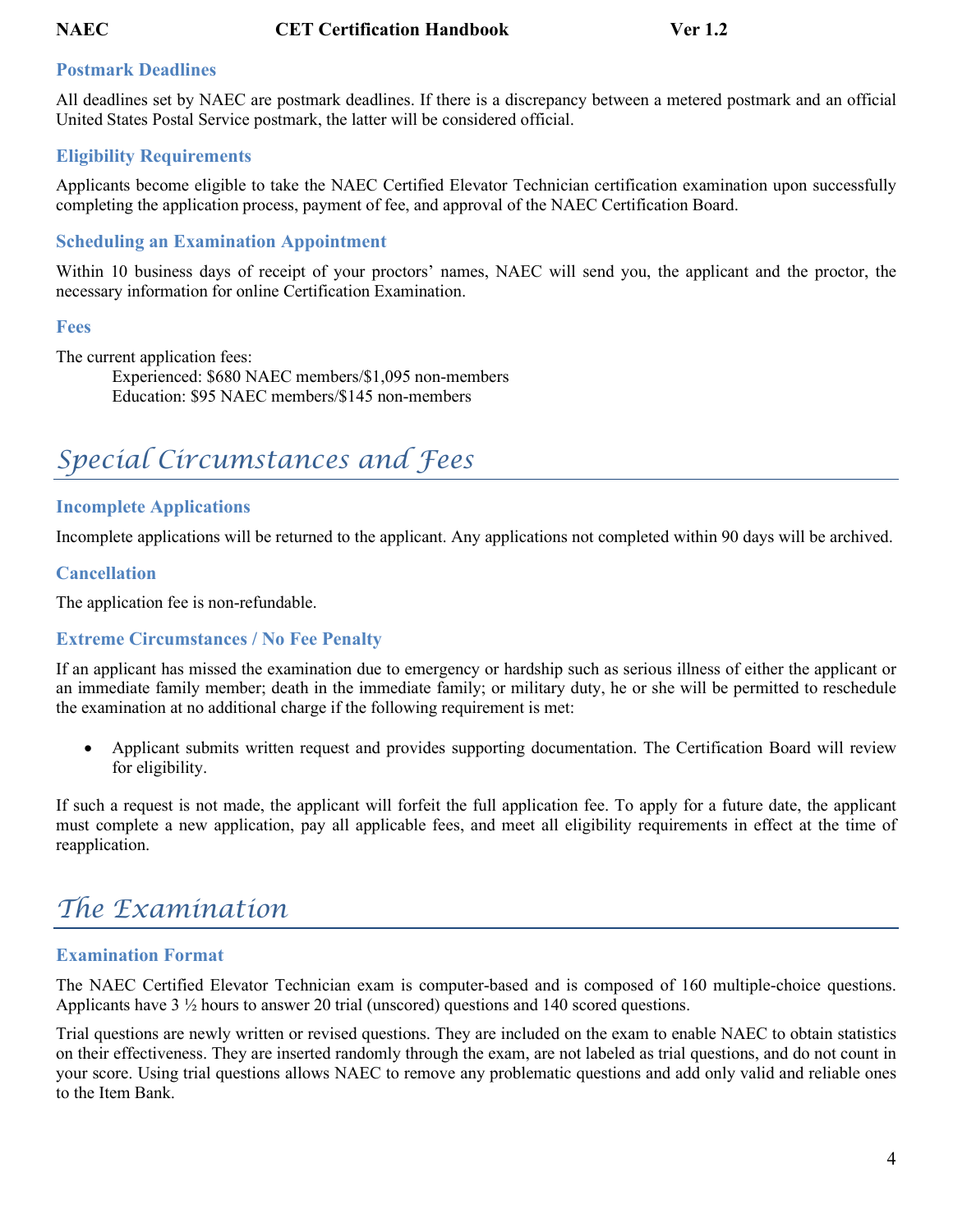#### <span id="page-4-0"></span>**Language**

The examination is offered in English only.

#### <span id="page-4-1"></span>**Americans with Disabilities Act**

Special arrangements shall be provided to applicant with a disability (as defined by Title III of the Americans with Disabilities Act) who submits with their certification application, a written explanation of their needs along with appropriate medical documentation. Forms for applications for accommodations are included later in this Handbook.

### <span id="page-4-2"></span>*Preparing for the Examination*

#### <span id="page-4-3"></span>**Computer-based Examination Content Outline**

The Certified Elevator Technician computer-based examination conforms to a content outline based on a national practice analysis of Certified Elevator Technicians. Below is the content outline for the Certified Elevator Technician certification computer-based examination.

| Knowledge                            | % of Exam |
|--------------------------------------|-----------|
| Car Enclosure                        | $5\%$     |
| Controls                             | 12%       |
| <b>Electric/Traction Elevators</b>   | 15%       |
| Escalators & Moving Walks            | $4\%$     |
| Hoistway                             | 10%       |
| <b>Hydraulic Elevators</b>           | 13%       |
| <b>Job Site Assessment</b>           | $4\%$     |
| Lifts                                | $4\%$     |
| Maintenance                          | 15%       |
| Safety                               | 14%       |
| <b>Special Application Elevators</b> | $4\%$     |

#### <span id="page-4-4"></span>**Authoritative References List**

The Authoritative References List provides a concise yet detailed guide to informative elevator books. It serves as a valuable tool for all Certified Elevator Technicians, especially those preparing for the certification.

This list is intended for use as a study aid only. The NAEC does not intend the list to imply endorsement of these specific references, nor are the test questions necessarily taken from these sources.

- *The 2010 Elevator Industry Field Employees' Safety Handbook.*
- *Elevator Maintenance Manual (McCain)*
- *NEMI Installation Manual (Elevator World)*
- *ASME A17.1 Safety Code for Elevators and Escalators (2004 or more recent)*
- ASME A18.1 Safety Standard for Platform Lifts and Stairway Chairlifts
- *NFPA*

### <span id="page-4-5"></span>*On the Day of the Examination*

#### <span id="page-4-6"></span>**Test Admission Procedures**

Applicants must have two proctors for their examination. Both proctors must be physically present and within sight of the applicant during the examination. Both proctors must review the proctoring statement and return a signed and notarized copy of the proctor statement for the applicant to receive certification.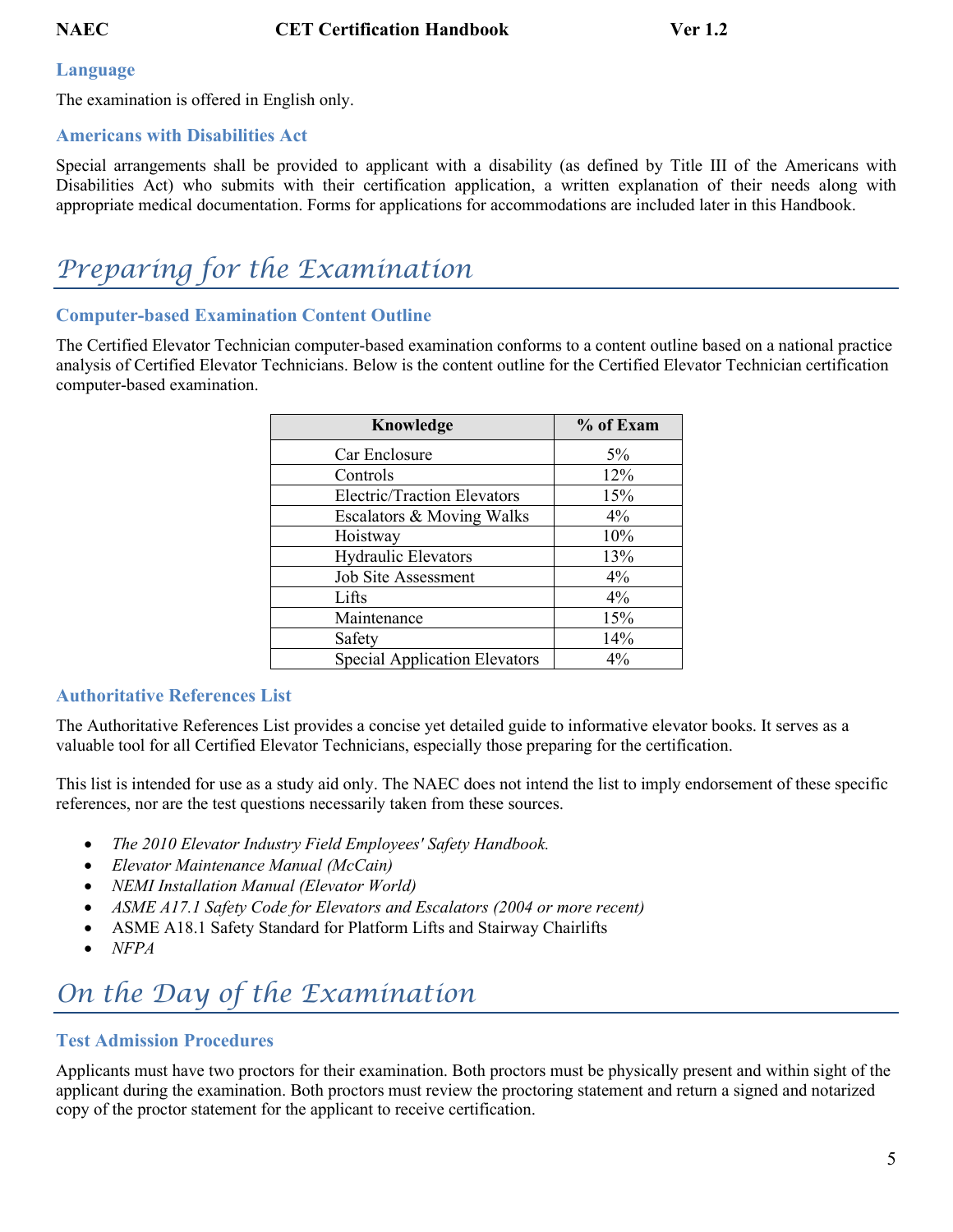#### <span id="page-5-0"></span>**Proctoring Rules**

The following are the rules enforced at all test administrations:

- The area where the examinee will be taking the examination **must be located in a low traffic, quiet, and well-lit area** -- preferably located in an isolated room. In order to meet this requirement, it may be necessary to have the applicant take the examination after normal working hours. In such instances, however, the applicant should have an opportunity to rest before going directly from the job site to the examination.
- **Proctors will need to be physically present and have a direct line of sight of the examinee during the entire exam.**
- The examinee **must present a legal picture identification** card to the proctor before taking each examination. A legal picture identification card may include a valid driver's license, a military reserve identification card, an employee badge, or a state issued picture identification card. If the individual does not have a legal picture identification card, then the examination may not be given to the individual. The picture identification must be checked by the proctor to make sure that it is valid and has not been tampered with and that the picture and name match the individual presenting the identification card.
- The examinee **will not be permitted to bring any books, cell phones or personal belongings** to the test area. All examinations are **closed book examinations**. Once the examinee starts the exam, they shall not leave the testing center until they have completed the exam. The proctors shall provide plain white paper and pencil to the examinee and must collect all distributed paper and pencils before the examinee leaves the examination area. Proctors must shred all distributed paper upon completion of the exam.
- The examinee **may not use any other programs on the respective computer**. Prior to the examinee logging in on the computer, the proctor must make certain that all other computer programs are closed.
- There is to be **no talking** during the examination process. The proctors may only answer questions related to the administrative functions of the proctoring and may not provide the examinee with coaching or help with the technical content of the examination.
- There is to be **no discussing or copying** of the testing material during or after the test by either the examinee or proctor.
- Anyone falsifying any documents and not following these examination procedures could be severely penalized, including suspension or revocation of their certification. Also, such activities could also be in violation of city, state, and federal laws.

#### <span id="page-5-1"></span>**Dismissal**

Any applicant who is observed engaging in any misconduct will be subject to dismissal from the examination, may be barred from future examinations for a period ranging from one year to permanent dismissal, and may be required to forfeit his/her current application fee and /or period of eligibility.

#### <span id="page-5-2"></span>**Examination Irregularities**

Any problems, suspected instances of cheating, alleged inappropriate examination administration, environmental testing conditions severe enough to cause disruption of the process, or other irregularities related to test administration should be addressed to the onsite proctor or to staff. All such matters will be reported, investigated, and subject to further action based upon policies and procedures adopted by NAEC. Any testing irregularity should be reported to NAEC within 1 business day by e-mailing certification  $\omega$  has negative.

#### <span id="page-5-3"></span>**Handling of Tests**

NAEC will take all available precautions to ensure the appropriate and secure handling of completed tests. In the rare and extreme case in which the tests become lost or unreadable, applicants will be required to undergo retesting, without being charged a re-examination fee.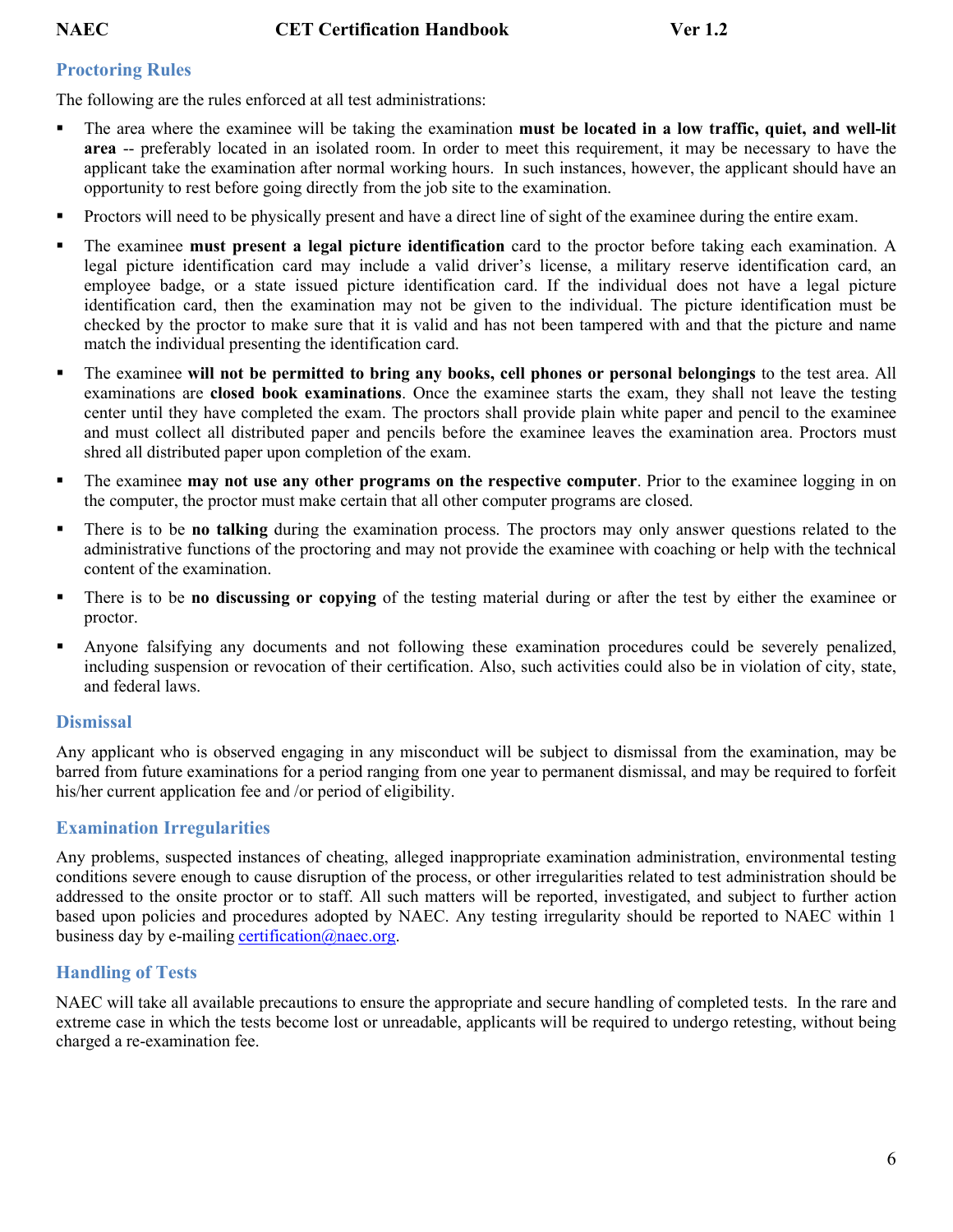## <span id="page-6-0"></span>*After the Examination*

### <span id="page-6-1"></span>**Notification of Results**

Applicants are notified of the examination results after completion of the examination.

#### <span id="page-6-2"></span>**Results - Passing**

Applicants who successfully complete the examination and whose credentials and application entitle them to certification will be notified by letter and granted an NAEC Certified Elevator Technician certification, a sample of which is displayed below.

The certification remains the property of NAEC, which may withdraw, cancel, revoke, or otherwise annul the certification for cause.



#### <span id="page-6-3"></span>**Results-Failing**

Applicants who did not successfully complete the examination will be notified at the end of the examination and given a diagnostic report on the reason for their failing, a sample of which is displayed below.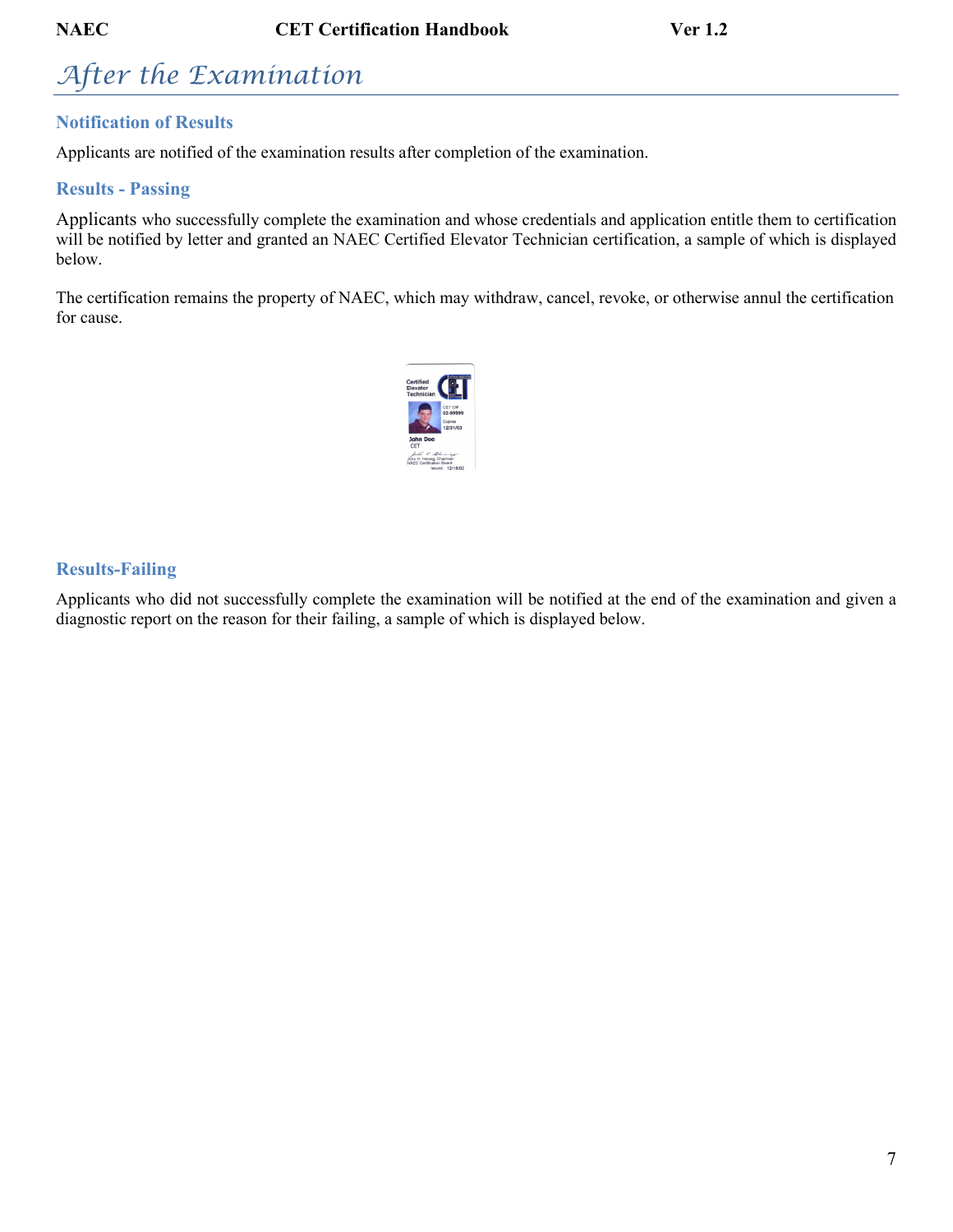

#### Test has been completed

John Doe You completed the CET Certification Exam on 2019-03-18.

You did not pass. Your score was 100.0 on a scale of 100.0 to 500.0. A score of 300 is required to pass. Below is a list of the topics on the exam, and the number of items on each topic that you answered correctly.

| Category                 | Correct | Total |
|--------------------------|---------|-------|
| <b>Electric Traction</b> |         | 23    |
| <b>Hydraulic</b>         |         | 20    |
| <b>Special App</b>       |         | 8     |
| <b>Escalators</b>        |         | 8     |
| Lifts                    |         | 6     |
| Controls                 |         | 19    |
| Job Site                 |         |       |
| Hoistway                 |         | 16    |
| <b>Car Enclosure</b>     |         | 9     |
| Maintenance              |         | 24    |
| Safety                   |         | 20    |

Please contact Kathy Bell (kathy@naec.org) if you are interested in retaking.

Kathy Bell Education Manager NAEC 1298 Wellbrook Circle, NE Conyers, GA 30012 Phone: 770-760-9660; 800-900-6232 Fax: 770-760-9714 www.naec.org

Each of the domains is weighted differently, as indicated in the exam Blueprint, printed earlier in this Handbook. Therefore, you cannot average scores on all the domains to determine your specific score. Domain analysis is provided solely for the purposes of preparing for the next exam.

#### <span id="page-7-0"></span>**Retesting: Applicant Fails**

If an applicant fails his or her first attempt to pass the certification test, NAEC requires a waiting period of at least 30 days between the first and second attempts. Additionally, before any applicant's third attempt the applicant must wait at least 30 days and pay a \$100 retest fee. Should the applicant fail the third attempt, they may reapply after 180 days from the date of his or her last attempt.

#### <span id="page-7-1"></span>**Appeals Policy**

Applicants may appeal the results of eligibility determination or the examinations within 30 days of the date of the results. The appeals process and an application for submitting an appeal can be found later in the Handbook.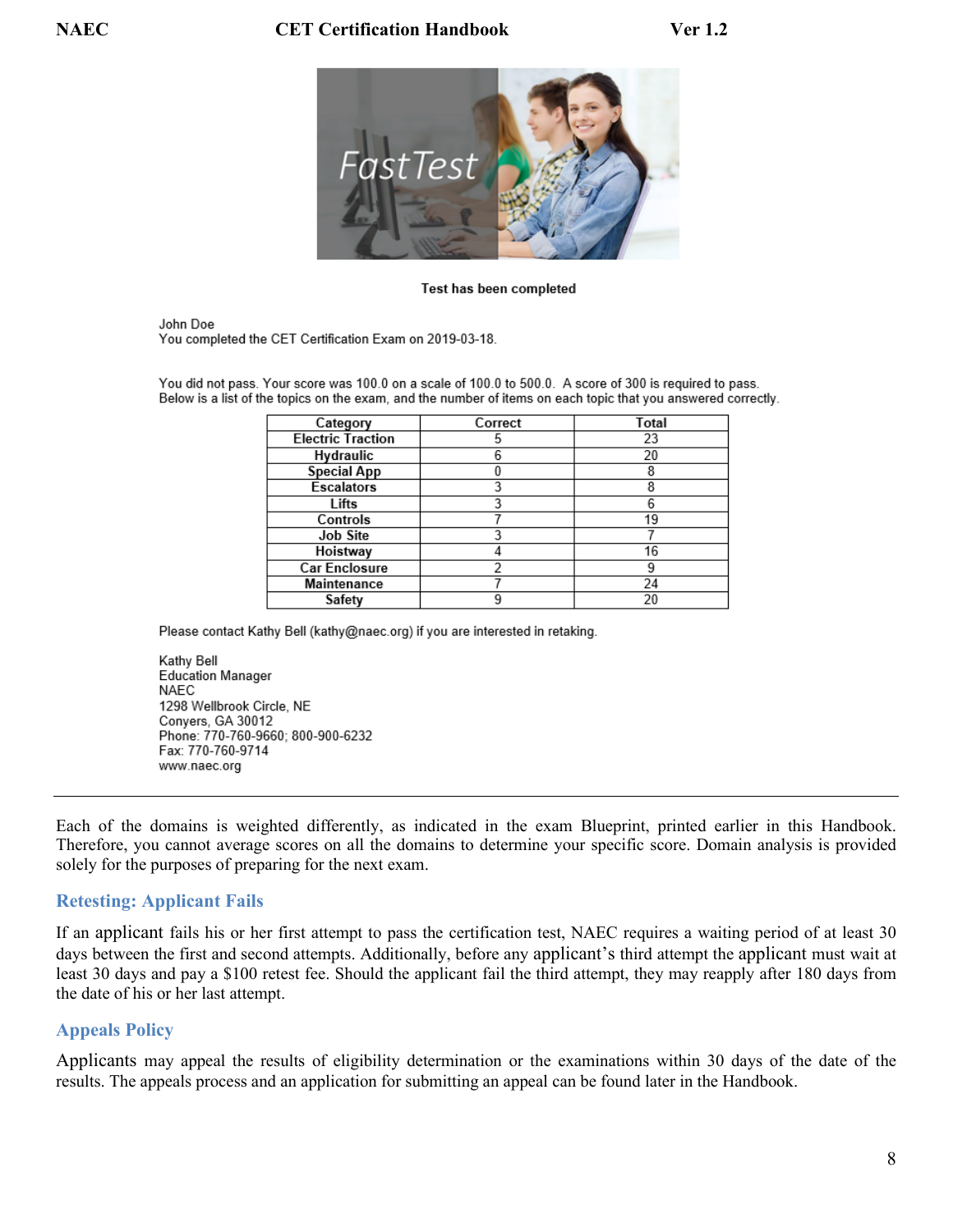## <span id="page-8-0"></span>*Certificants/Participants*

Following is an outline of information needed by individuals who become certified. More detailed information will be provided with the pass letter.

### <span id="page-8-1"></span>**Appropriate Use of the Certification**

Upon awarding of a CET Certification, the certificant may use the respective NAEC CET logo and/or status on his or her uniform, clothes, business cards, letterhead, and other business items. In all instances, the use of the CET logo and/or status is an individual-based logo and/or status and may only be used by the individual duly authorized by the NAEC Certification Board. Under no circumstance may the CET Logo and/or status be used in a manner to imply that a company or organization is certified under the NAEC Certification Program. Also, use of the NAEC CET logo and/or status is prohibited in such a manner as to bring the NAEC or the NAEC Certification Board and program into disrepute or in a manner that is considered misleading.

Use of the NAEC CET logo and/or status in accordance with these provisions by an individual is authorized as long as that individual is certified as a CET by the NAEC Certification Board.

### <span id="page-8-2"></span>**Request for Duplicate Certificate**

Any certificant may request additional copies of his or her certification document. Requests must be made in writing to NAEC and may be made at any time. The fee of \$15 must be included with the request.

### <span id="page-8-3"></span>**Ongoing Requirements**

To maintain current NAEC Certified Elevator Technician Certification, the certificant must annually:

- Complete 10 hours of continuing education, of which 1 hour is safety.
- Pay a renewal fee of \$105 (NAEC members) or \$195 (non-members).

#### <span id="page-8-4"></span>**Recertification**

The NAEC Certified Elevator Technician certification term is 1 year and expires annually on December 31. The certificant may be required to complete a recertification exam.

The cutoff date for certification is the 4<sup>th</sup> quarter of the year. Individuals who become certified between January 1 and September 30 must recertify in the same calendar year they achieved certification. For example, if you become certified on September 30, 2021, you must recertify by December 31, 2021.

Individuals who become certified between October 1 and December 31 will be required to recertify the following calendar year. For example, if you become certified October 1, 2021, you must recertify by December 31, 2022.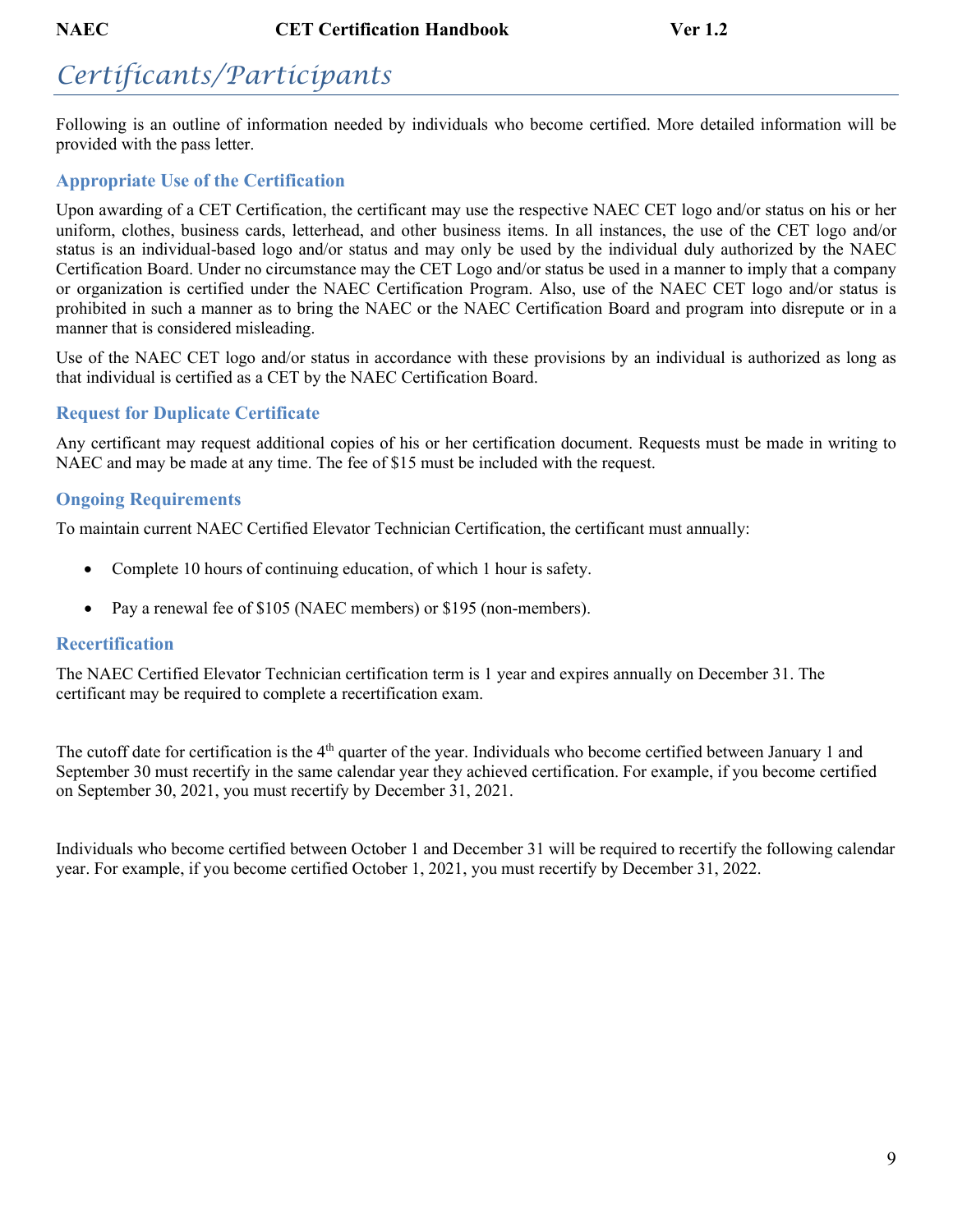**National Association of Elevator Contractors** 



**CERTIFIED ELEVATOR TECHNICIAN APPLICATION** 

#### <span id="page-9-0"></span>**Application - Qualification Requirements**

The following are the minimum criteria for NAEC to accept an application to become a **Certified Elevator Technician**:

- The applicant must complete all required fields of this application online at <https://www.naec.org/certification/cet-certification.html>
- The applicant must have had a minimum of 10,000 documented hours (5 years) of on-the-job training within the elevator industry as of December 31, 2007 to apply with experience or completion of the NAEC CET Training Program, NEIEP, CEIEP, L.I.T.S. Education Program or equivalent to apply with education.
- Must demonstrate knowledge of construction-oriented safety practices while working on or installing elevator equipment as reviewed in **TheElevator Industry Field Employees' Safety Handbook.**
- Must demonstrate knowledge of elevator industry equipment and terminology as reviewed in the **Elevator Maintenance Manual**.
- Must demonstrate general knowledge of electrical circuitry, construction principles, and electrical safety practices as reviewed in the **NEMI Installation Manual**.
- Must demonstrate general knowledge of safety codes and standards as defined in **ASME A17.1 Safety Code for Elevators & Escalators**.
- Must demonstrate general knowledge of proper inspection and testing standards and procedures as defined in **ASME A17.1 Safety Code for Elevators andEscalators**.
- Must demonstrate general knowledge of safety codes and standards for existing installations as defined in **ASME A17.3 Safety Code for Elevators andEscalators**.
- Must pass a certification exam based on all criteria listed above. If the applicant fails the test, the following process will be applicable: (1) Failing the 1st Time --The applicant may retake the test after a waiting period, (2) Failing the 2nd Time --The applicant may retake the exam after paying a \$100 re-test fee, and (3) Failing the 3rd Time --The applicant may reapply after a waiting period.

(Note: All publications specified in this application are available from Elevator World.)

#### **Application Fee and Examination Process**

A **nonrefundable application fee** is as follows:

- Experience: \$680 (US\$) for employees of NAEC member companies or \$1,095 (US\$) for employees of non-NAEC members.
- Education: \$95 (US\$) for employees of NAEC member companies or \$145 (US\$) for employees non-NAEC members.
- The application fee must be submitted by the CET applicant along with the properly signed copy of the application.

The following items are included in the application fee:

- Processing of the application to ensure applicant has met the minimum criteria for approval.
- Allowing access to online testing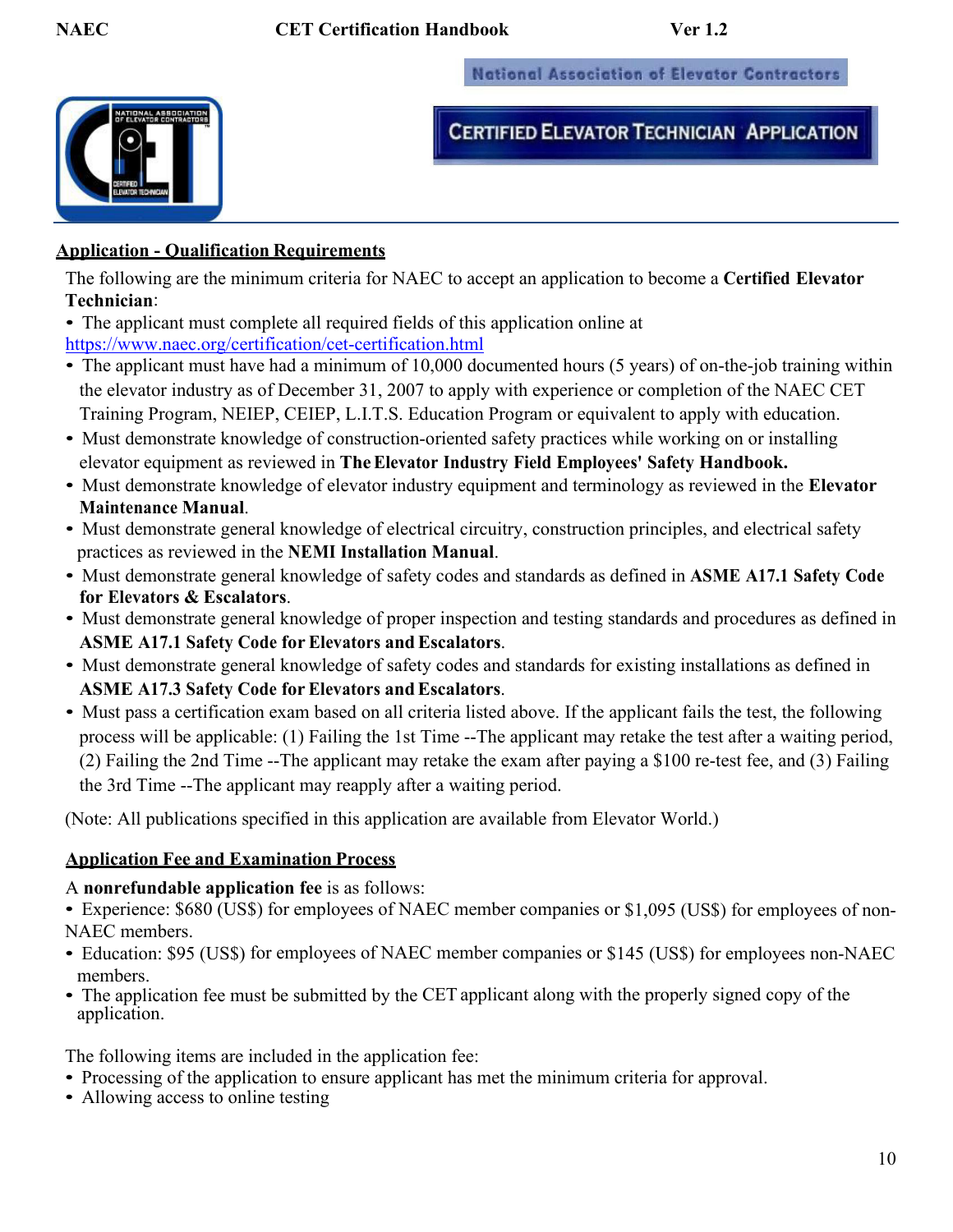#### **Instructionsfor Completing Application**

- Visit<https://www.naec.org/certification/cet-certification.html> to complete the application online.
- A red asterisk ( $*$ ) at the end of a fill in the blank question means that an answer is required for the respective question. Applications that do not have all the items completed as directed will not be processed.
- After completing each of the items, select the "Submit Application" button at the end of this application.
- If you have any problems or questions regarding this application or other aspects of the **CET** program, please contact NAEC at 800-900-6232.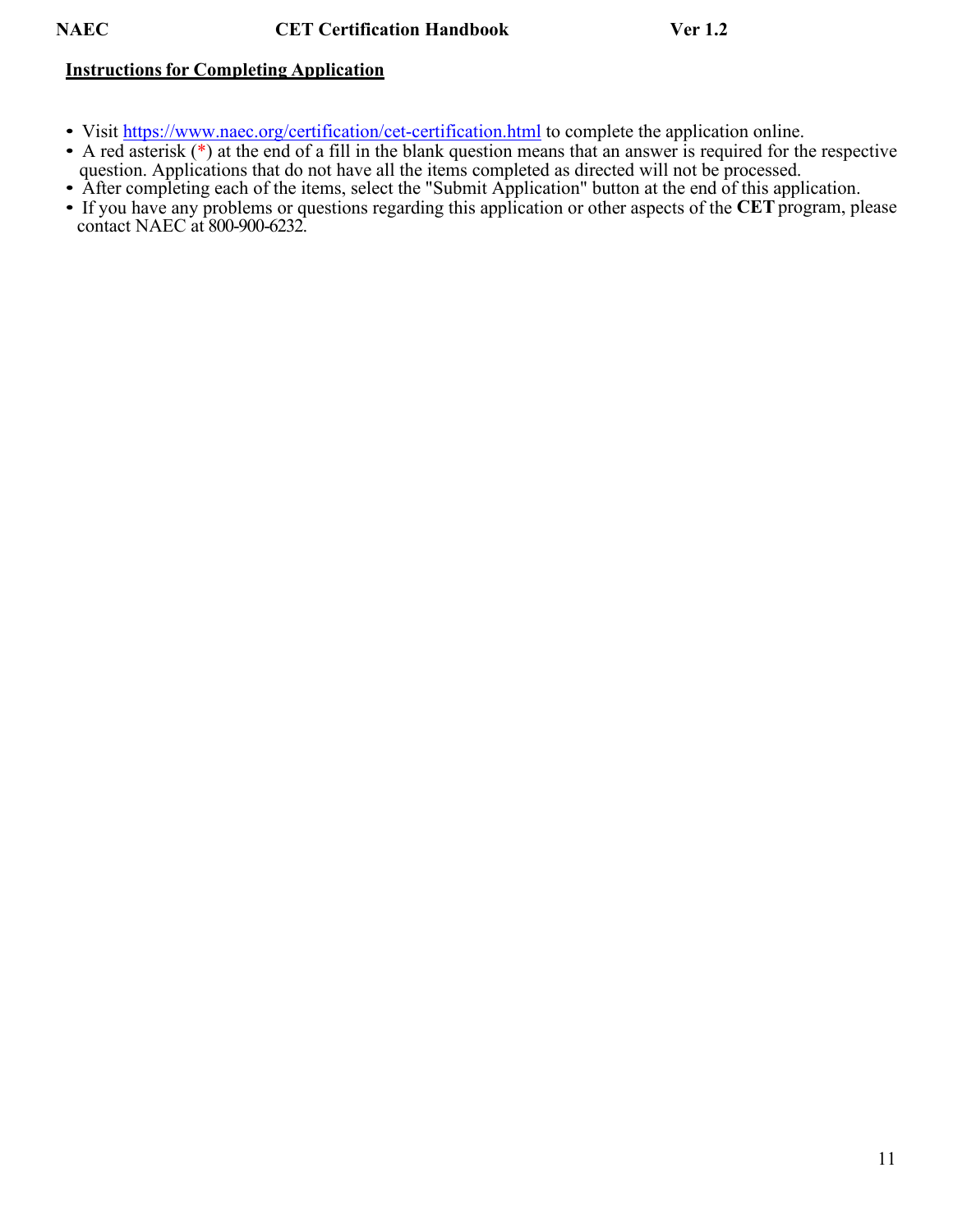#### <span id="page-11-0"></span>**Verification of Experience/Education**

### **Certified Elevator Technician Verification of Experience/Education Form**

Included in the application, an applicant should include the following:

- Applying with Experience: Union statements, W2, verification letters from employers. *Minimum of 10,000 documented hours (5 years) of on-the-job training by December 31, 2007*.
- Applying with Education: Transcript from the NAEC CET Educational Training Program, NEIEP Education Program, CEIEP Education Program, L.I.T.S Education Program or equivalent.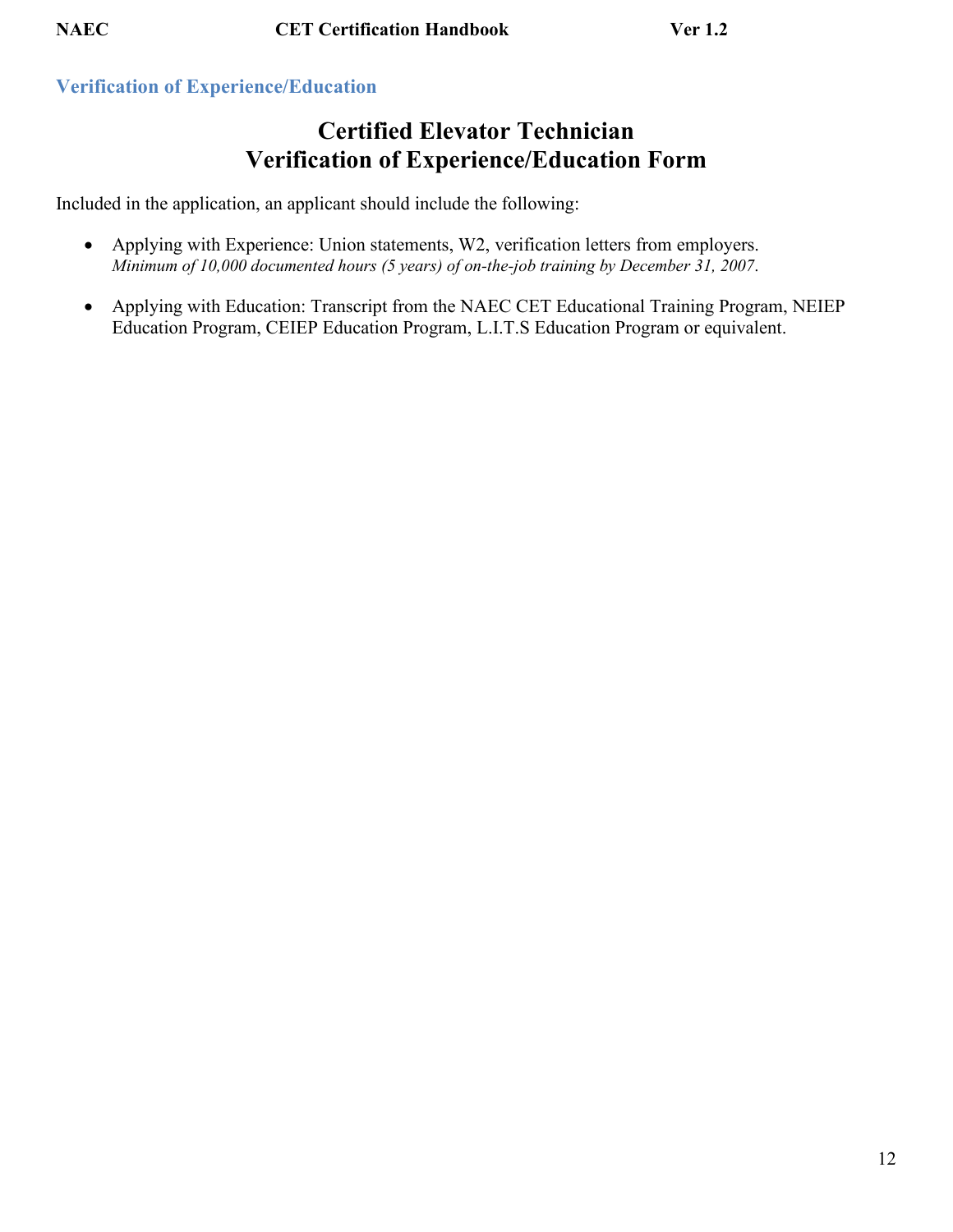### <span id="page-12-0"></span>**ADA Accommodation Request**

### **Special Testing Accommodation Request Form**

Applicants with disabilities covered by the Americans with Disabilities Act (or Canadian/Australian equivalent) must complete this form and have an appropriate licensed professional complete the Documentation of Disability-Related Needs Form in order for their accommodations request to be processed.

### **Applicant Information** Name: with the contract of the contract of the contract of the contract of the contract of the contract of the contract of the contract of the contract of the contract of the contract of the contract of the contract of the Address: Address: City: State: Zip Code: Home Phone: Cell Phone: Email Address: **Special Testing Accommodations** Exam Date and Location (test center) for which you are requesting accommodation: Address: City: State: Zip: I would like to request the following testing accommodation(s):  $\Box$  Circle answers in test booklet  $\Box$  Extended testing time (time and a half)  $\Box$  Large print test. Point size: □ Reader  $\Box$  Separate testing area  $\Box$  Special seating, please describe  $\Box$  Wheelchair accessible testing site  $\Box$  Other special accommodations (please specify): Applicant Signature: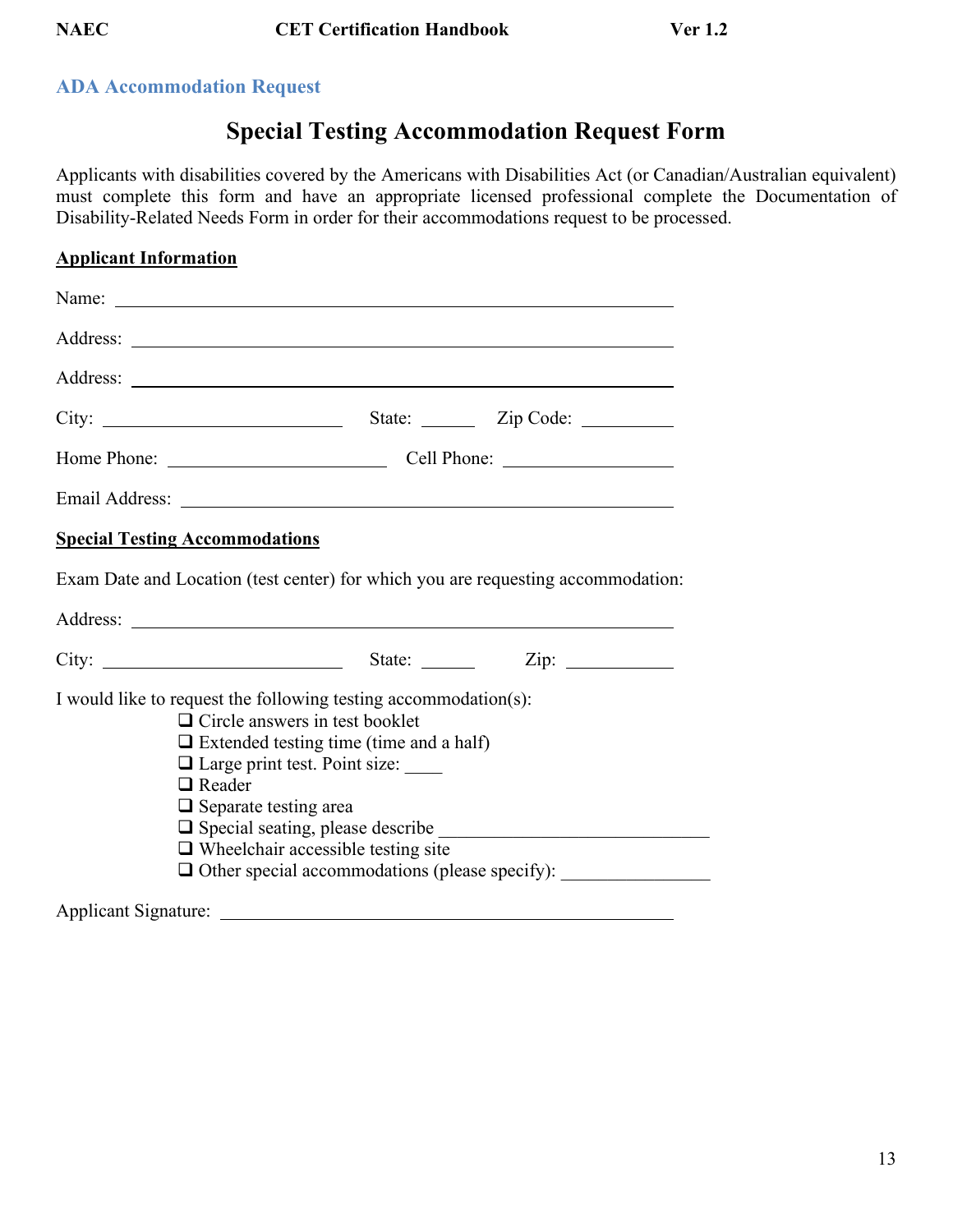### **Documentation of Disability-Related Needs By Qualified Provider**

This form must be completed by a licensed health care provider or an educational / testing professional. The nature of the disability, identification of the test(s) used to confirm the diagnosis, a description of past accommodations made for the disability, and the specific testing accommodations requested must be included.

#### **Professional Documentation**

| I have known |                      |  |        | in my capacity as $a(n)$ |
|--------------|----------------------|--|--------|--------------------------|
|              | (Name of Applicant)  |  | (Date) |                          |
|              |                      |  |        |                          |
|              | (Professional Title) |  |        | (Board Certification)    |

The applicant discussed with me the nature of the test being administered. It is my opinion that because of this applicant's disability described below, he/she should be accommodated by providing the special arrangements listed on the Special Testing Accommodation Request Form.

Comments on Disability:

Applicant Instructions: Return this form with a copy of the *Special Testing Accommodation Request Form* to:

**NAEC** Attn: Jessica Harris 1298 Wellbrook Circle, NE Conyers, GA 30012

Written accommodation requests may also be scanned and submitted via email to  $i$ essica@naec.org with the words: *Accommodation Request* in the subject line of the email.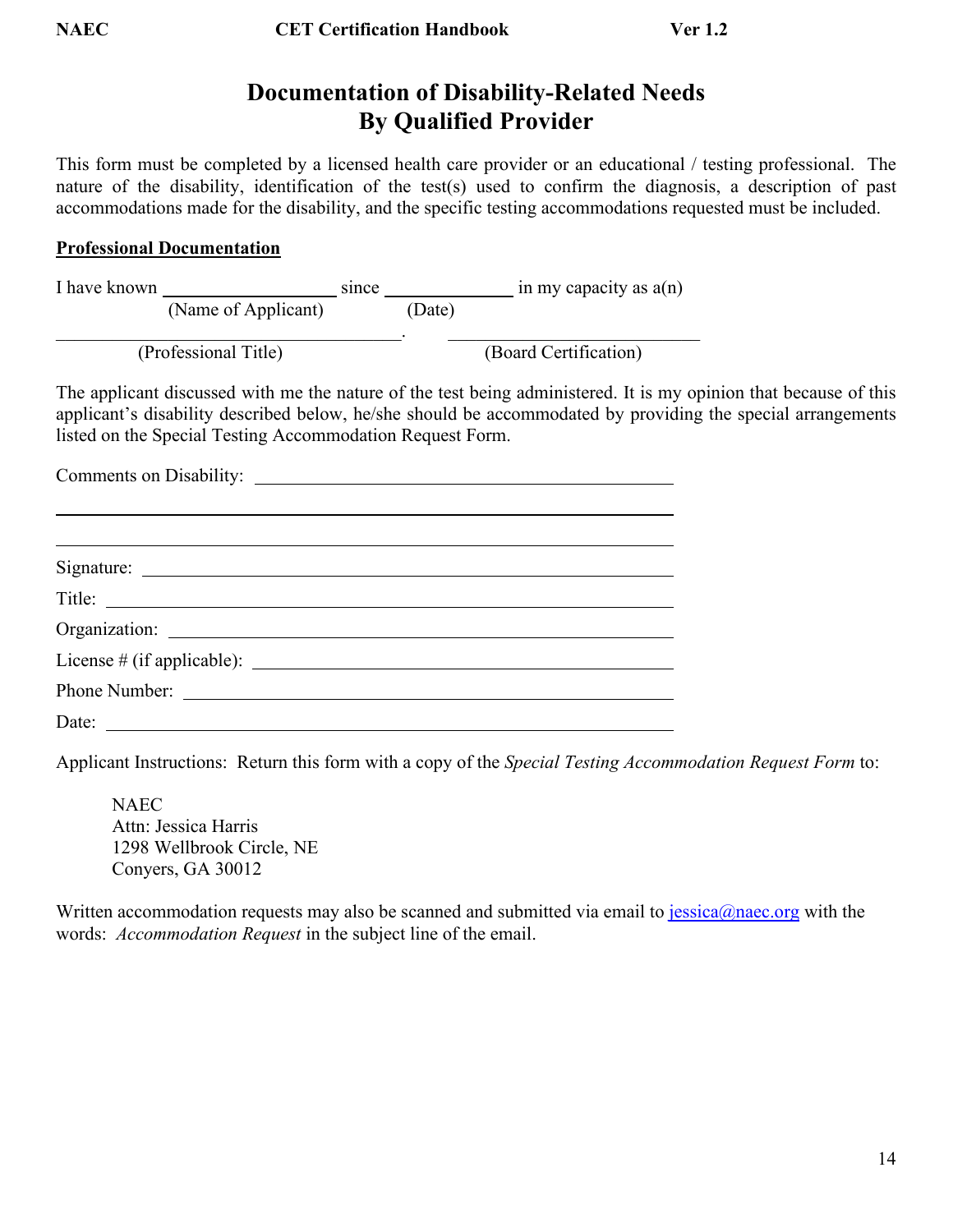**NAEC CET Certification Handbook Ver 1.2**

#### <span id="page-14-0"></span>**Complaint & Appeals**

#### **Complaint & Appeals Process**

It is the policy of the NAEC Certification Board that the CET and CAT Certification programs are of quality and that all applicants, certified persons and their employers, and other parties within the certification process and criteria, as well as the performance of certified persons, have a fair and impartial forum to appeal decisions adversely affecting their certification status and/or a fair and impartial forum for complaints associated with the CET or CAT Certification programs to be heard. Therefore, through this policy, individuals wishing to appeal a decision affecting one's CET/CET-S, or CAT/CAT-S, status or having a complaint as to the performance of certified/candidate persons may file an appeal/ complaint within thirty (30) calendar days of the occurrence which the appeal/complaint is about, or of the date on which the Appellant first knew or reasonably should have known of the occurrence. Appeals/complaints are to be submitted to the Certification Board in writing including the full name, postal mailing address, and telephone number of the appellant/complainant and specifying the conditions and circumstances of the appeal/complaint. The written and signed appeal/complaint shall be sent to the Certification Board.

> Certification Board National Association of Elevator Contractors 1298 Wellbrook Circle, NE Conyers, GA 30012-3873 fax: (770) 760-9714 [certification@naec.org](mailto:certification@naec.org)

All complaints will be reviewed by the Certification Board for merit.

Upon receipt of an appeal/complaint, the Chair of the Certification Board shall promptly review the appeal/complaint to determine disposition of the appeal/complaint. If the Chair of the Certification Board determines that the appeal/complaint is of a nature that there should be imposed an interim resolution pending the outcome of the appeals procedure, then he or she may impose an interim resolution of the matter. The interim resolution may include temporary suspension of a certification or candidate status. Such a temporary suspension immediately mitigates a potential public safety issue. Any such temporary resolution shall not be construed as punitive, disciplinary, conclusive, or indicative of guilt.